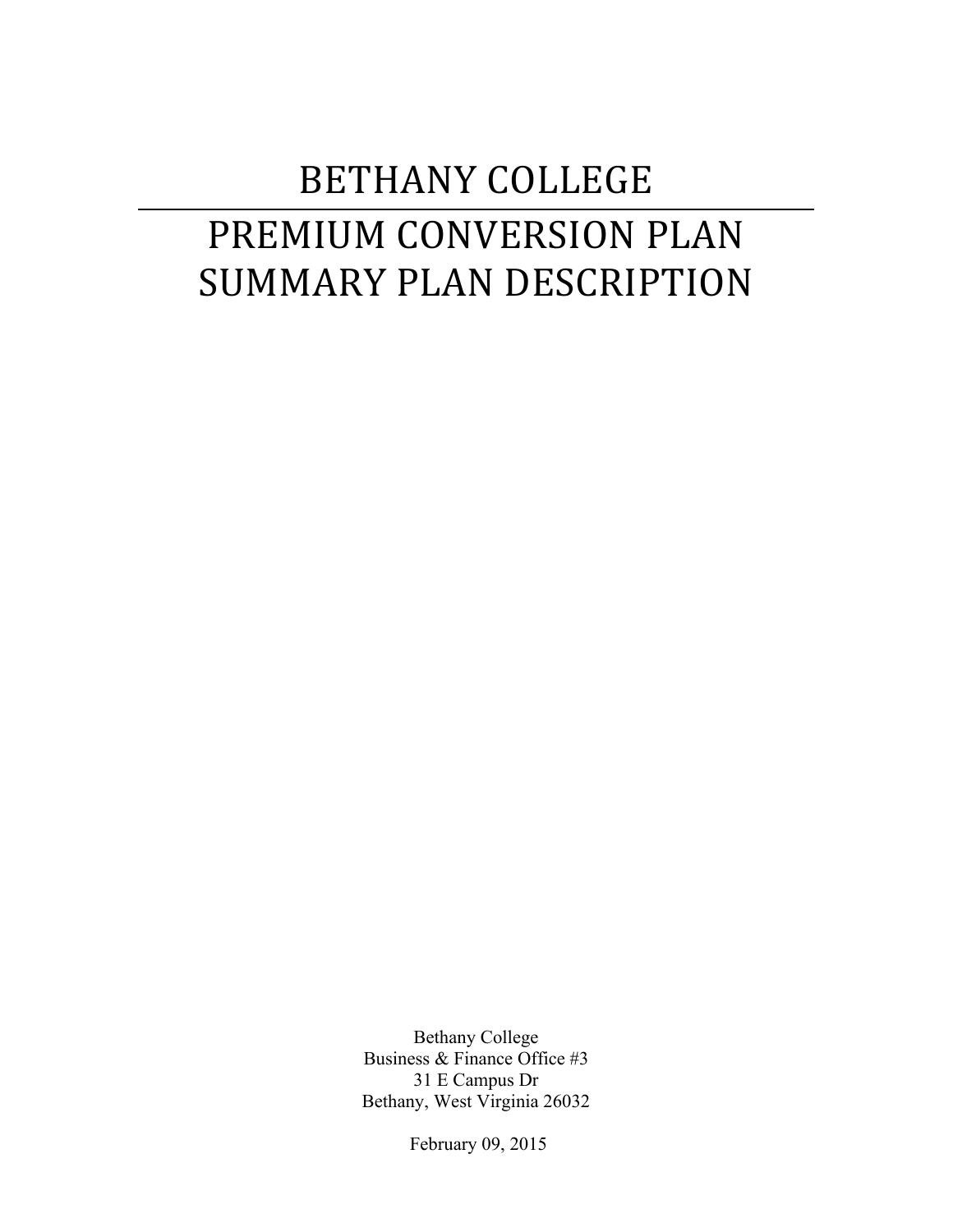# BETHANY COLLEGE PREMIUM CONVERSION PLAN

 $\frac{1}{2}$  ,  $\frac{1}{2}$  ,  $\frac{1}{2}$  ,  $\frac{1}{2}$  ,  $\frac{1}{2}$  ,  $\frac{1}{2}$  ,  $\frac{1}{2}$  ,  $\frac{1}{2}$  ,  $\frac{1}{2}$  ,  $\frac{1}{2}$  ,  $\frac{1}{2}$  ,  $\frac{1}{2}$  ,  $\frac{1}{2}$  ,  $\frac{1}{2}$  ,  $\frac{1}{2}$  ,  $\frac{1}{2}$  ,  $\frac{1}{2}$  ,  $\frac{1}{2}$  ,  $\frac{1$ 

# SUMMARY PLAN DESCRIPTION  $\overline{\phantom{a}}$  , and the set of the set of the set of the set of the set of the set of the set of the set of the set of the set of the set of the set of the set of the set of the set of the set of the set of the set of the s

# TABLE OF CONTENTS  $\_$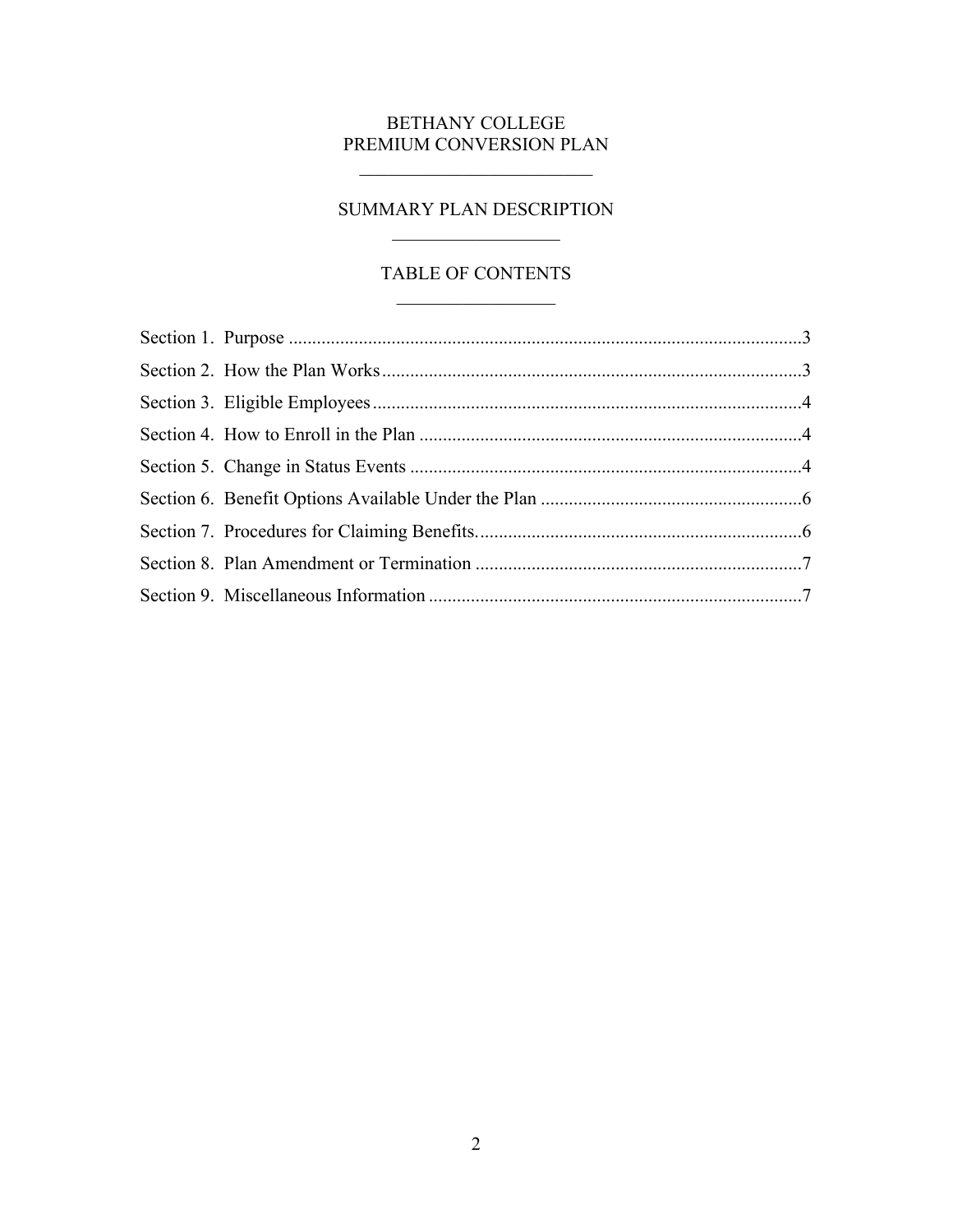## BETHANY COLLEGE PREMIUM CONVERSION PLAN

 $\mathcal{L}_\text{max}$  , where  $\mathcal{L}_\text{max}$  , we are the set of the set of the set of the set of the set of the set of the set of the set of the set of the set of the set of the set of the set of the set of the set of the set of

## SUMMARY PLAN DESCRIPTION

This summary plan description ("SPD") describes the Bethany College Premium Conversion Plan (the "Plan"). Bethany College (the "Employer") established the Plan to enable its employees to elect to reduce their compensation and make certain employee contributions on a pre-tax basis. This SPD explains how the Plan works, who administers it and the eligibility requirements. However, it is not the actual Plan. The actual Plan is a legal document which any employee may review and copy upon request to the Plan Administrator. In the event of any conflict between any statements in this SPD and the provisions of the Plan, the provisions of the Plan will govern.

Plan records are maintained on the basis of the twelve-month period ending on January 27, which is called the "Plan Year."

#### <span id="page-2-0"></span>Section 1. Purpose.

If you choose to participate in the Plan, you may elect to pay for one or more of the available "Benefit Options" (see Section 6 below) through pre-tax deductions from your compensation. Generally, the amount of your earnings that you elect to use to pay for your Benefit Options will not be subject to federal or state income tax or Social Security tax ("FICA").

The Plan is called a "Section 125 Plan" because, under Internal Revenue Code Section 125, it enables you to choose between cash compensation which is currently taxable to you and pre-tax contributions (within the limits permitted under the tax laws). You can decide which Benefit Options to choose. The Plan may also be referred to as a "cafeteria plan," which means that it is operated to give you a choice among pre-tax contributions (*e.g.*, for health care coverage) and after-tax cash compensation.

#### <span id="page-2-1"></span>Section 2. How the Plan Works.

The Plan permits you to make pre-tax contributions to pay for certain "Benefit Options" for yourself and, if applicable, your spouse and eligible children. To use part of your cash compensation to purchase a Benefit Option under the Plan, you must complete an election form and submit it to the Plan Administrator. The election form will indicate the Benefit Option or Benefit Options that you selected and the amount of money that will be deducted from your compensation to pay your share for those Benefit Options. The Employer deducts a pro-rated amount from each of your paychecks during the Plan Year.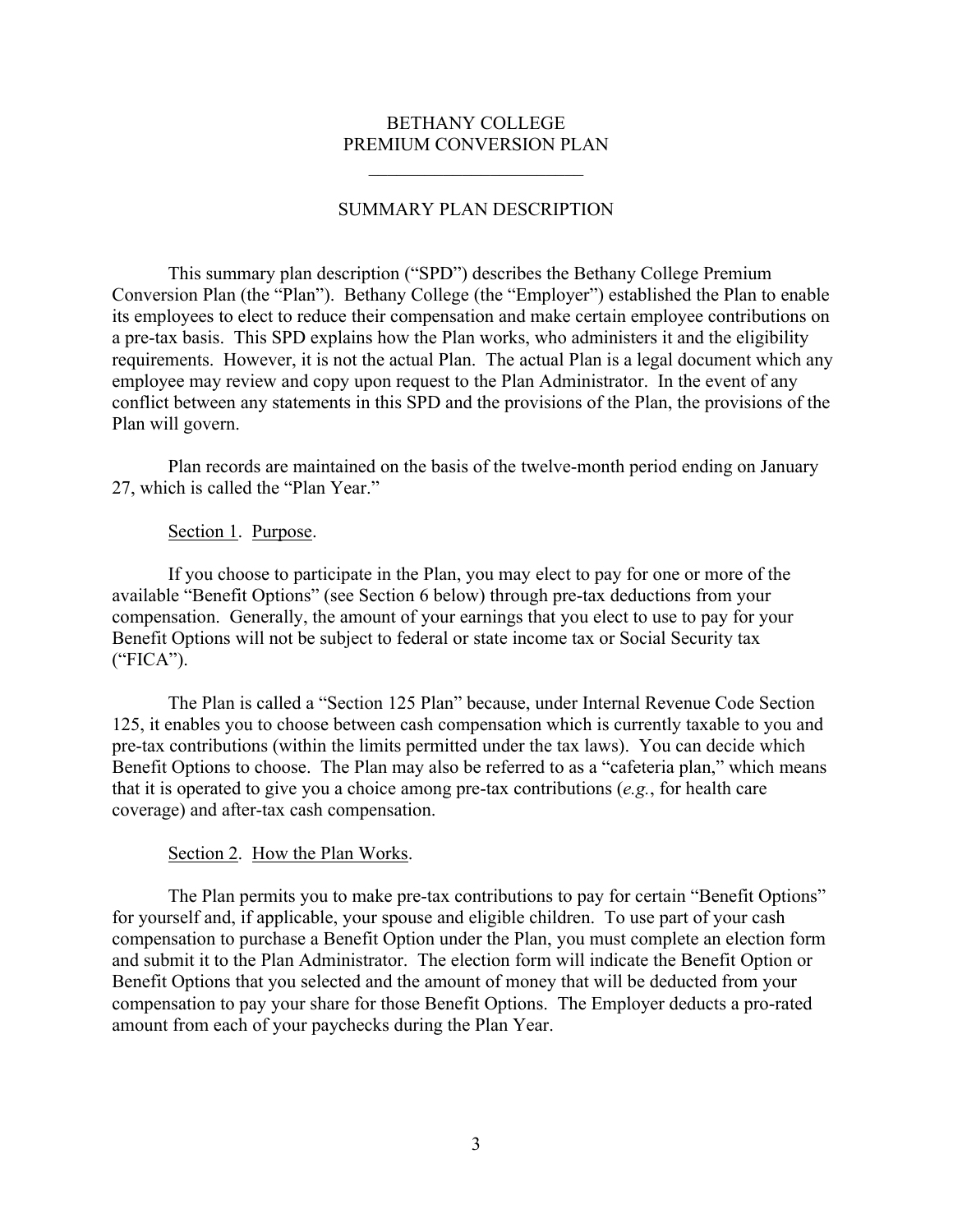Deducted amounts are credited to bookkeeping accounts maintained by the Employer in your name. Whenever you incur an expense which is covered by a Benefit Option you have elected, you must file a claim form in accordance with the procedures that apply to that Benefit Option.

Under current tax laws, amounts deducted from your cash compensation to purchase Benefit Options are generally not treated as taxable income. Therefore, when you use the Plan to pay for Benefit Options on a pre-tax, rather than on an after-tax basis, you should end up with more after-tax income to spend.

Contributions for coverage of eligible domestic partners must be made on an after-tax basis.

#### <span id="page-3-0"></span>Section 3. Eligible Employees.

All employees who are eligible for coverage under a Benefit Option are immediately eligible to participate in this Plan. Eligible employees do not include independent contractors, temporary employees or leased employees.

## <span id="page-3-1"></span>Section 4. How to Enroll in the Plan.

You can enroll in the Plan by completing the election form for the Benefit Option(s) you have selected and filing the completed forms with the Plan Administrator on the date you first become eligible to enroll or during an open enrollment period before the beginning of the Plan Year. Coverage generally runs from the beginning of the Plan Year (or your date of initial eligibility) through the end of the Plan Year and cannot be changed or revoked unless you experience a "Change in Status" Event (described in Section 5 below).

Except for the Change in Status Events rule, there is no provision for stopping or starting payroll deductions or changing the amount of deductions at different times throughout the year. It is an IRS requirement that a pro-rated amount be deducted throughout the entire Plan Year.

Once you have enrolled in the Plan, you will not need to complete another election form for any subsequent Plan Year to continue participation unless you want to revoke or modify your election.

If you cease to be a participant due to termination of employment and are rehired within 30 days, then your election that was in effect prior to your termination of employment shall be reinstated. If you are rehired more than 30 days following termination of employment, then you shall be treated as a new employee.

#### <span id="page-3-2"></span>Section 5. Change in Status Events.

As explained in Section 4 above, your election must remain in effect from the beginning of the Plan Year (or your date of initial eligibility) through the end of the Plan Year, unless you revoke or change your election due to a Change in Status Event. In accordance with IRS rules,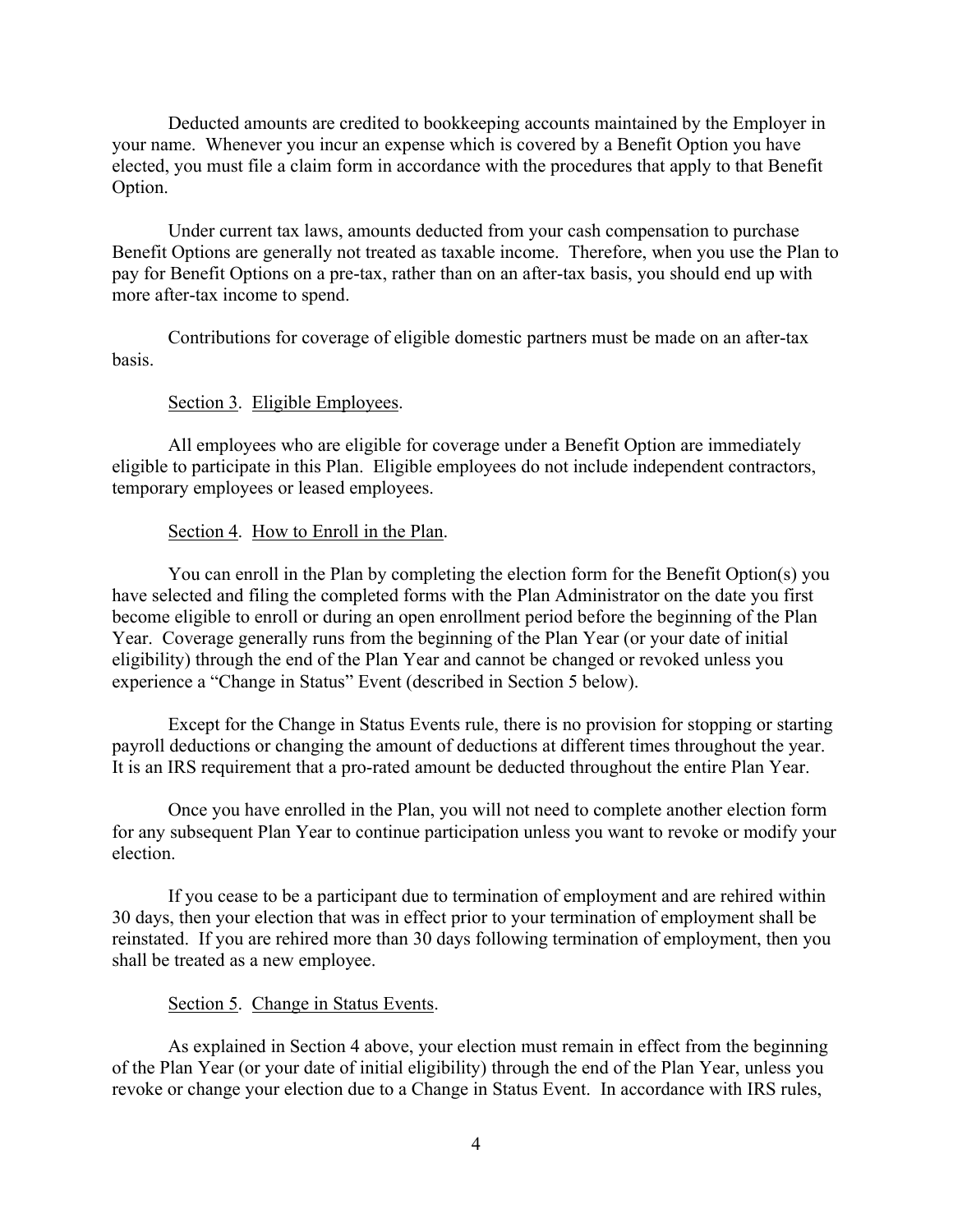when you experience a significant change in your status or your personal circumstances during a Plan Year that affects your need or eligibility for a Benefit Option, you can change your election by increasing or decreasing the amount you have deducted from your salary, or you may elect a Benefit Option or discontinue one. Any change you make must be consistent with the Change in Status Event. Examples of a Change in Status Event include the following:

- (i) a change in your legal marital status, including marriage, death of a spouse, divorce, legal separation or annulment;
- (ii) a change in the number of your children, including due to the birth, adoption, placement for adoption, or death of a child;
- (iii) a change in your employment status or your spouse's or covered child's change in employment, including a termination or commencement of employment; a strike or lockout; a commencement of or return from an unpaid leave of absence; and a change in worksite;
- (iv) your child satisfies or ceases to satisfy the requirements for coverage due to attainment of age, student status, or any similar circumstance as provided in the plan under which you receive coverage;
- (v) you and/or your spouse or covered child has a change of residence; or
- (vi) your spouse or covered child makes an election change during an open enrollment period under his or her employer's cafeteria plan, but only if the change under this Plan is consistent with and on account of your spouse's or covered child's change.

These are just some examples of Change in Status Events that may entitle you to make a change in your election during a Plan Year. Please consult the Plan Administrator for other circumstances that may be permissible Change in Status Events.

You must inform the Plan Administrator and make the change in your election within 30 days after the event that results in a Change in Status Event. If the Change in Status Event is the birth, adoption or placement for adoption of a child, then the effective date of the enrollment or change in election is the date of the child's birth, adoption or placement for adoption. If you do not inform the Plan Administrator of your need to make such a change within that 30-day period, you will then have to wait until the next open enrollment period to make a change in your election.

Please consult the Plan Administrator for additional information or if you have questions about Change in Status Events.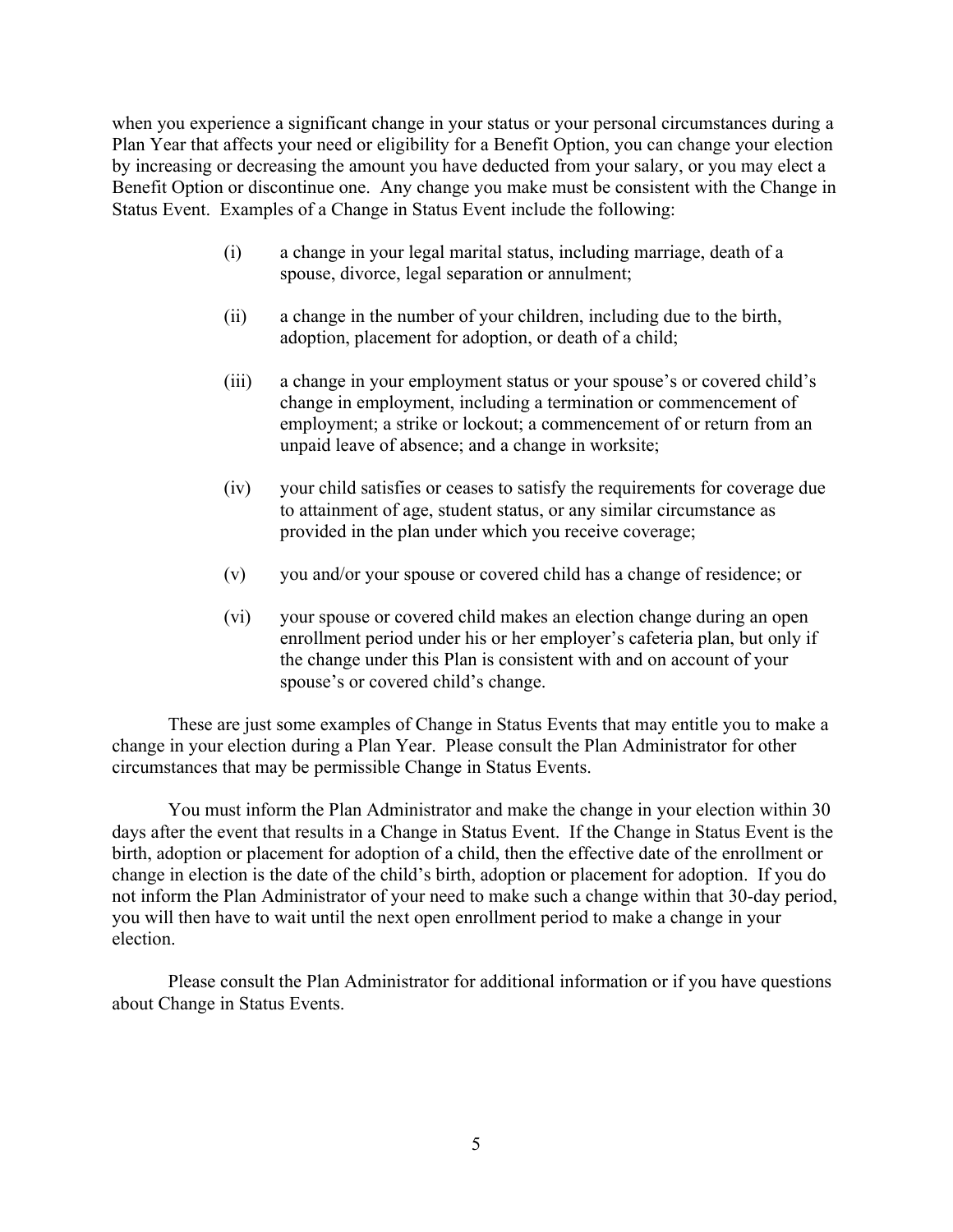#### <span id="page-5-0"></span>Section 6. Benefit Options Available Under the Plan.

Under the terms of the Plan, the Employer is authorized to offer you a salary reduction to pay for certain "Benefit Options" with pre-tax income as an alternative to cash compensation. These "Benefit Options" may change from time to time, depending on changes in the tax laws and other factors. The Benefit Options currently available to you under the Plan are as follows:

Medical Plan Dental Plan Vision Plan Life Insurance Plan Accidental Death & Dismemberment Plan Long-Term Disability Plan Supplemental Insurance Plan Supplemental Insurance Plan

Other Plans – Other benefit plans may be added as Benefit Options in the future. If any other plans are added, you will receive written notice of the terms for participation in these plans.

#### <span id="page-5-1"></span>Section 7. Procedures for Claiming Benefits.

If you believe that you are not receiving credit for the proper contribution amount, you must file a written claim with the Plan Administrator setting forth the nature of the claim and the relief or correction sought. The Plan Administrator will respond to the claim within 90 days of its receipt (unless special circumstances require an extension). This procedure does not apply to Benefit Options available under the Plan. To file a written claim for benefits under one of the Benefit Options, you should refer to the summary plan description for such Benefit Option or contact the Plan Administrator.

If your claim is denied in whole or in part, you will receive a written notice from the Plan Administrator setting forth the specific reasons for the denial, specific reference to the pertinent provisions of the Plan on which the denial is based, a description of any additional material or information necessary for the claim to be approved, and a description of the claims review procedure under the Plan.

You are entitled to have the denial reviewed again by the Plan Administrator and, in connection with that review, you or your representative is entitled to examine all Plan documents and submit issues and comments in writing. If you want the Plan Administrator to review the denial, you must inform the Plan Administrator in writing within 60 days after you receive the Plan Administrator's notice of denial. The Plan Administrator will inform you in writing of the final decision and the specific reasons for that decision within 60 days of your request for review (unless special circumstances justify a delay).